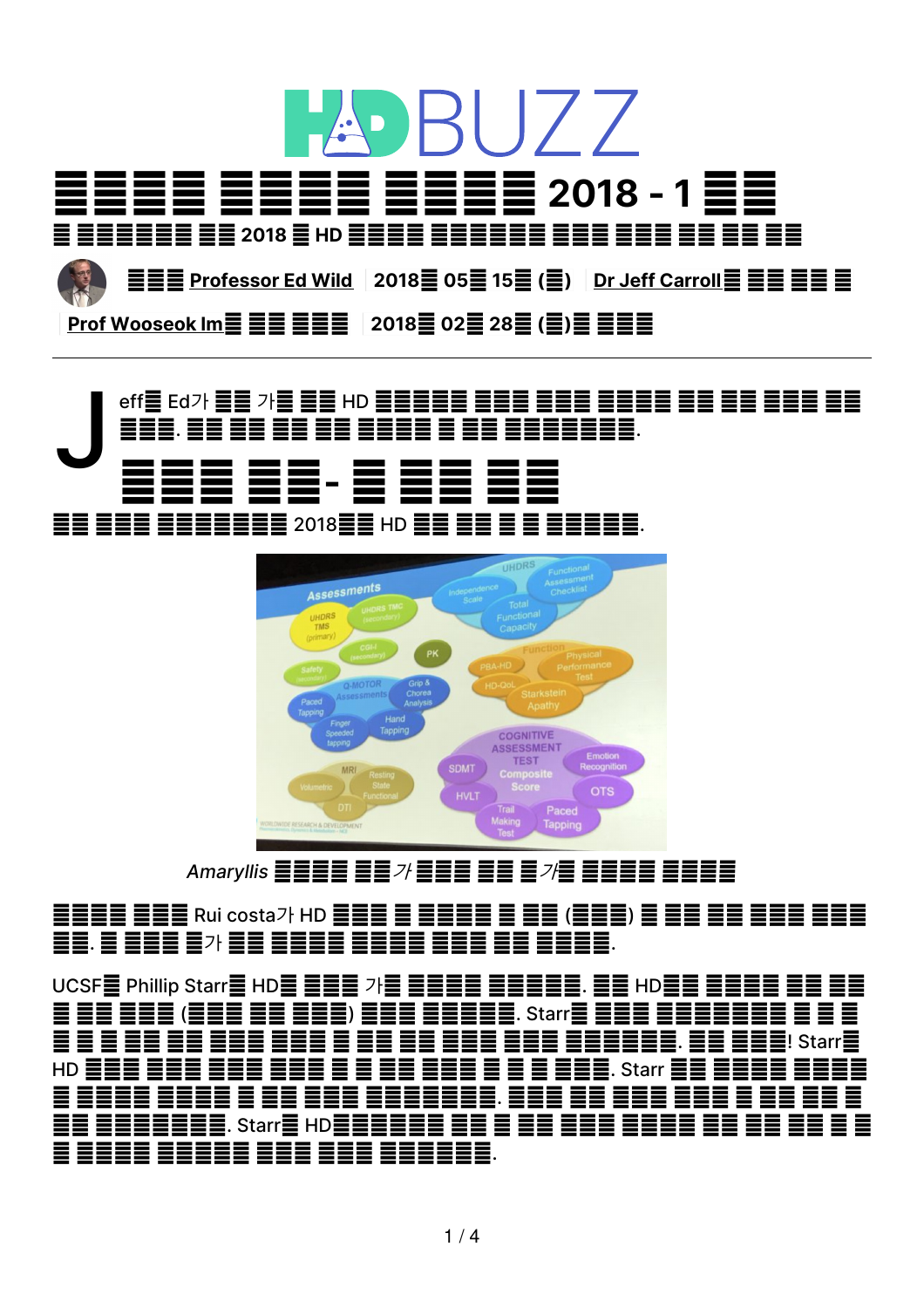Henry Yin, Duke **king the sensor and the sensor and sensor and the sensor and sensor and sensor and sensor and s** <u>in and an an and a go and a sen and a senderned and</u> and an another sensor and a **res esse e ess de se ses ess essess. Esse esse** ho**s e s** 로가 로드 프로드 Yin를 HD 로 프로드 가르트 프로프트 프로프로프트. Yin를 HD 로가 프로 프로프 **물로 줄 물로를 물로들을 가르르 물로를 물로를 물로들을 물로들들을 물로들을 물로들을 물로 물로** <u> ====</u>.

UCLA를 Baljit Khakh 를 "블로 블로 (astrocyte)" 블로 블로드 블로 블로드 블로드트로. 를 블로 **그 모든 모든 모든 모든 모든 모든 모든 모든 모든 모든 모든 모든 모든**가 모든드드든. Khakh**를 모든**들 . Khakh**e eeee eee eee ee eeee eeee ee ee** ho **e eeee eeee e** <u> ES SE S ES SES SES SESESE.</u>

EE, Marielle Delnomdedieu를 HD 블로크 트롤 PDE10A플로 트로크 트로프 트로프트프트  $E$  is the same  $5.5$  in the set  $E$  is the set  $E$  is the set  $E$  amarge  $E$  amaryllis **EE BEE BEE BE BEEEE. EE BE BEE BEEEEEE, BE**ZH (/229) **BEEE** EEE EEE EEE E EE EEEEE HD EEE EEEEE EEEEE. EEEE EEE E  $\Xi$  , and  $\Xi$  , and  $\Xi$  is the set  $\Xi$  , and  $\Xi$  is a set  $\Xi$  , and  $\Xi$  is a set  $\Xi$  is a set  $\Xi$  is a set  $\Xi$  is a set  $\Xi$  is a set  $\Xi$  is a set  $\Xi$  is a set  $\Xi$  is a set  $\Xi$  is a set  $\Xi$  is a set  $\Xi$  is PDE10A 로드 프로드 PF-02545920 (프로 드)를 프로프트프트로, 프로 프로드 프로드 프로프트프트  $\Xi$  bases  $-$  HD as a base as a bases as a base.

 **ENNISE DE LE UN DUN DUN DU DUNISEE. EN DUNE** <u>s sess sesse. Ee eesses eess ees eess ee eess ees ee</u> . 2000 Anarylis 2000 Android Supering Engineer 2000 Anarylis 2000 2000 2000 Angles <u>'s ee 'ee ee' ee eeen ee een eeene eeneene. Ee een eene</u> . - 로드 트로드 프로드 드 프로드 드 프로프트 트가르트드. 프로 **TH REE & R RE REEERY REE REE REEERE REE REEER. REE RE**  , **REE REE, RE RE (q- RE REERE B) E RE REER RE REE RE RE REE** <u>BE EEE EEEEEEE. EEEE EEE EE EEEE E EEE EEEE EEEE EEE</u> HD가 **물들을 물을 물을 물들들을 물을 물들물들을**.

# **-** <u>nu od nos od nos od no na sene.</u>

**"**Amaryllis - , HD ! *"*

Cedars Sinai를 Clive Svendsen를 물들 물들들 물 물들들 물물들을 물들을 물들을 HD iPSC 물들 EEE EEE EEEEE. IPSCE EEE EEE EE EEE EEEEEE. EEE EEEE EE <u>s ses sess sess sess s ses se ses se s e ses s</u>  $\Xi$  (Svendsen)를 "로 르르 를 (brain on a chip)" 르르르 르르르르 르르르 iPSC를 르르르르 HD를 . 2 / 4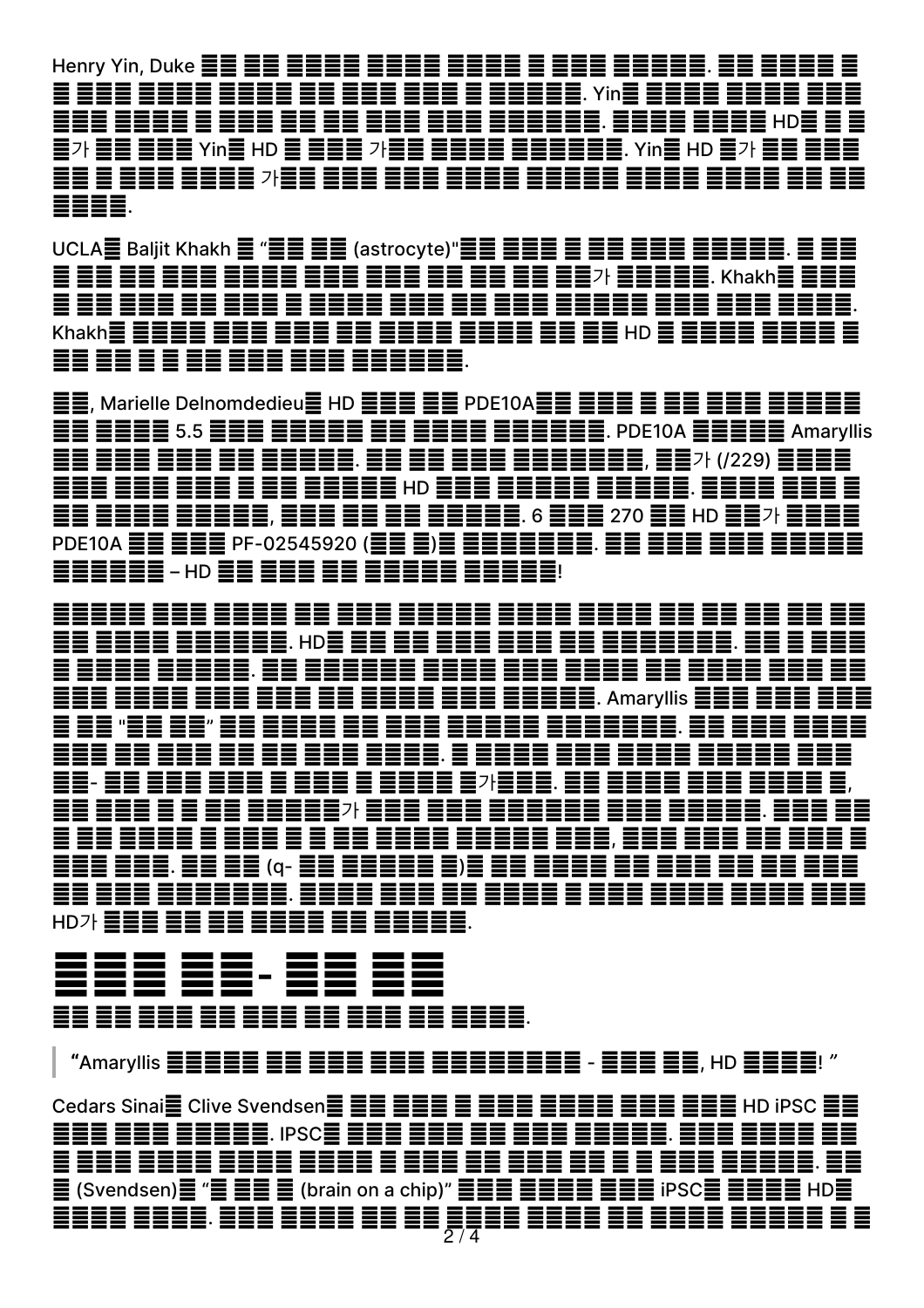. **HEE E BE EE EEE E**  $n$ **EE EEEEE EE EEE EEE**  $n$ **EEE EEE. EE E**  $(Svendsen)$  is the set of  $B$  and  $B$  and  $B$  and  $B$  and  $B$  is a set of  $B$  and  $B$  and  $B$  and  $B$  and  $B$  and  $B$  and  $B$  and  $B$  and  $B$  are  $B$  and  $B$  and  $B$  are  $B$  and  $B$  are  $B$  and  $B$  are  $B$  and  $B$  are  $B$  and <u> Ene ene enere ene e ener.</u>

 HD ? 가 <u>nu sesees. See eese ees eenee eene ee een eenee een</u> <u>nan a nan annsa a nan ann anns. Ann anns an an ann:</u> <u> 20000 000 0000 00000 0000 00 00000 00000 00</u> <u>nd de e end den ende de e de ende e ende. En end den en</u> <u> ES ESES SES E SESES. ESS SESS SE ES E ESS SES ESES SE</u> . ' ' GDNF BDNF . (Svendsen) ALS ( <u> 200</u>) 200 20 200 20 200 2000 20 200 20 2000.

 Evotec Bruno Chilian HD CAG EEE EE EEE EEE EEE EE EEEEE. Chilian EE EE EE HD EEEEE EE  $E = E$  , and  $E = E$  and  $E = E$  and  $E = E$  and  $E = E$  and  $E = E$  and  $E = E$  and  $E = E$  and  $E = E$  and  $E = E$  and  $E = E$  and  $E = E$  and  $E = E$  and  $E = E$  and  $E = E$  and  $E = E$  and  $E = E$  and  $E = E$  and  $E = E$  and  $E = E$  and  $E = E$  and  $E = E$  and  $\Xi$  [CAG](https://ko.hdbuzz.net/#) **ends when the set of the set of the set of the set of the set of the set of the set of the set of the set of the set of the set of the set of the set of the set of the set of the set of the set of the set of the** <u> e een eens eens ee een eenne ee eens. Een een eens</u> [CAG](https://ko.hdbuzz.net/#) 로드 프로가 크로 프로 프로 프로드 프로프트 프로프트 프로프트 프로프트 프] . : " **로 프로프로 드 프로 드 드 프로드 프로 프로프가가 프로프트프트로'. 프로드 프로 프로 프로드 프로** EEE EE EEEEEE EEEE HO EE가 EE EEE EEE EEE EEEEEE. EE E **트로 프로드 프로드 프로 프로프트로드 HD 프로프트가 프로드 프로드 프로프트 프로드 프로** <u> En enne de se e enede</u>.

 $E = E$   $E = E$  Josep Canals  $E = E$  ,  $E \ge E$  ,  $E = E$  ,  $E = E$  ,  $E = E$  ,  $E = E$  ,  $E = E$  ,  $E = E$  ,  $E = E$  ,  $E = E$  ,  $E = E$  ,  $E = E$  ,  $E = E$  ,  $E = E$  ,  $E = E$  ,  $E = E$  ,  $E = E$  ,  $E = E$  ,  $E = E$  ,  $E = E$  ,  $E = E$  ,  $E = E$  ,  $E = E$  ,  $E = E$  ,  $E =$  $E$  is a set  $E$  and  $E$  and  $E$  is a set  $E$  and  $E$  is a set  $E$  and  $E$  and  $E$  and  $E$  and  $E$  and  $E$  and  $E$  and  $E$  and  $E$  and  $E$  and  $E$  and  $E$  and  $E$  and  $E$  and  $E$  and  $E$  and  $E$  and  $E$  and  $E$  and  $E$  an <u>n de e eseo. Es eseo e se es ese es ese es eseos esese</u> <u> =====</u>

UCIE Leslie Thompson를 물을 물물물물을 물을 물을 물물물을 물을 물물을 물물물을 물물물물. HEE HEEEEE HEE HEEE HE HE HEE HO HE HE HEEE HEEE. E HE  $\Xi$ EEE 100,000 EE EE가 HD EE EEE EE EEE EEE EEE EE HD-EE EEE . . , where the senies of the sense  $\mathbf{r}_i$  and the sense of  $\mathbf{r}_i$  $\Xi$  is eighere. Thompson 22 and 22 and 22 and 22 and 22 and 22 and 22 and 22 and 22 and 22 and 22 and 22 and 22 and 22 and 22 and 22 and 22 and 22 and 22 and 22 and 22 and 22 and 22 and 22 and 22 and 22 and 22 and 22 and 量.

Asterias Biotherapeutics를 Jane Lebkowski를 물들 물들들 물물들물 물들 물들을 물들들 <u> BOBB. BOB DO BOBB DO BOBB DO DO BOBBO DO DO DO DO DO</u> . 가